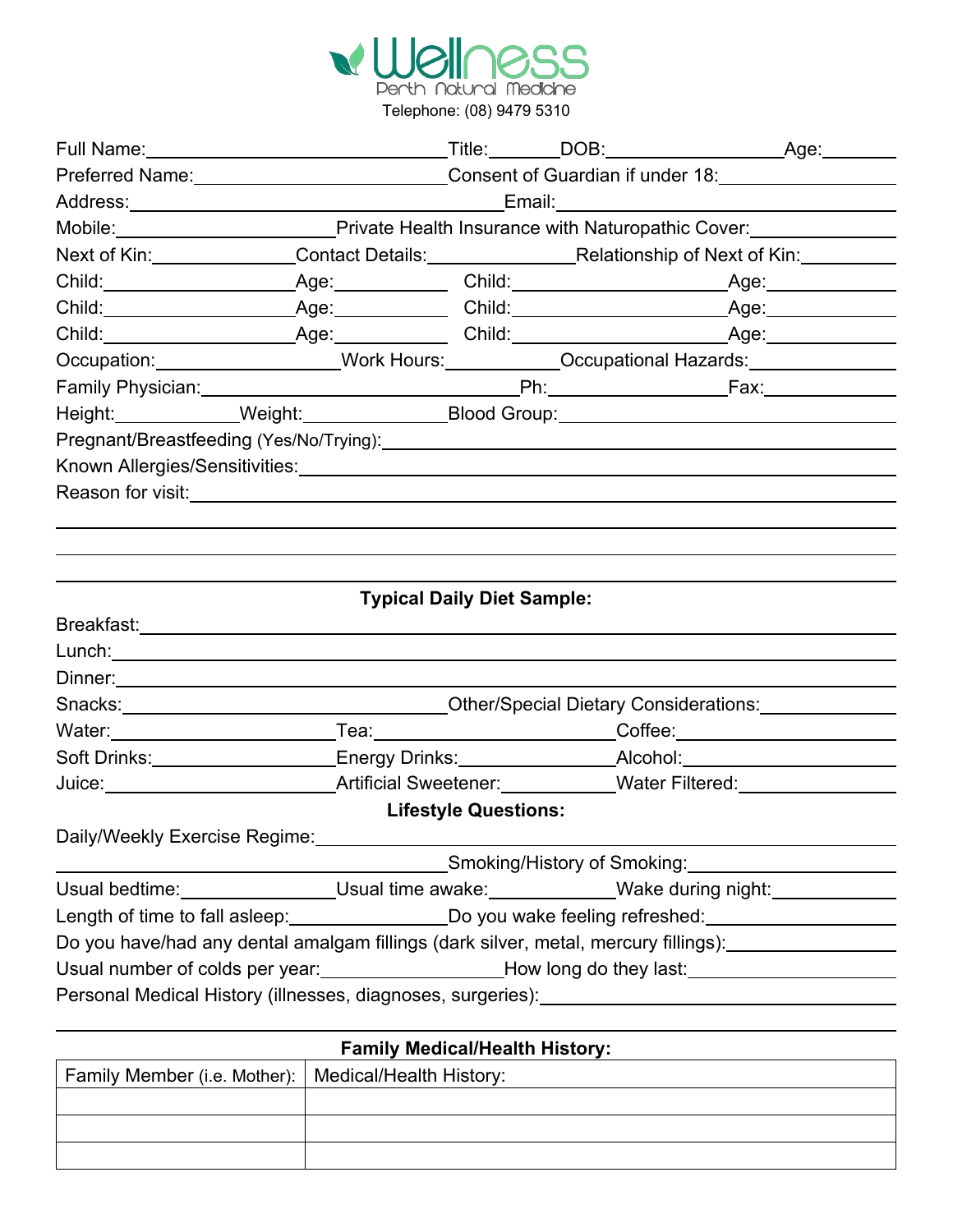Please tick/cross/mark if you currently have, or have in the past experienced any of these symptoms:

| Symptom:<br>Past Symptom<br><b>Present Symptom</b> | Frequency/Details: |
|----------------------------------------------------|--------------------|
| Acne                                               |                    |
| Anxiety                                            |                    |
| <b>Arthritis</b>                                   |                    |
| Asthma                                             |                    |
| <b>Bloating after meals</b>                        |                    |
| <b>Blood Pressure</b>                              |                    |
| Cancer                                             |                    |
| <b>Chronic Fatigue</b>                             |                    |
| Cold Hands/Feet                                    |                    |
| Constipation                                       |                    |
| Depression                                         |                    |
| <b>Diabetes</b>                                    |                    |
| Diarrhoea                                          |                    |
| <b>Dizziness</b>                                   |                    |
| Ear Infections                                     |                    |
| Eczema                                             |                    |
| Flatulence/Wind                                    |                    |
| <b>Fluid Retention</b>                             |                    |
| Hayfever                                           |                    |
| Heartburn/Reflux                                   |                    |
| <b>Heart Disease</b>                               |                    |
| Headaches                                          |                    |
| Hepatitis                                          |                    |
| Indigestion                                        |                    |
| Infertility                                        |                    |
| Iron Deficiency                                    |                    |
| Menopause                                          |                    |
| <b>Migraines</b>                                   |                    |
| Miscarriage                                        |                    |
| OCD-tendencies                                     |                    |
| Perfectionist                                      |                    |
| <b>PMS Symptoms</b>                                |                    |
| Poor Circulation                                   |                    |
| Poor Concentration                                 |                    |
| Poor Memory                                        |                    |
| Sinus Issues                                       |                    |
| <b>Stress</b>                                      |                    |
| <b>Sugar Cravings</b>                              |                    |
| Thrush                                             |                    |
| <b>Tiredness</b>                                   |                    |
| <b>Thyroid Issues</b>                              |                    |
| <b>Weight Issues</b>                               |                    |
| Other:                                             |                    |
| Other:                                             |                    |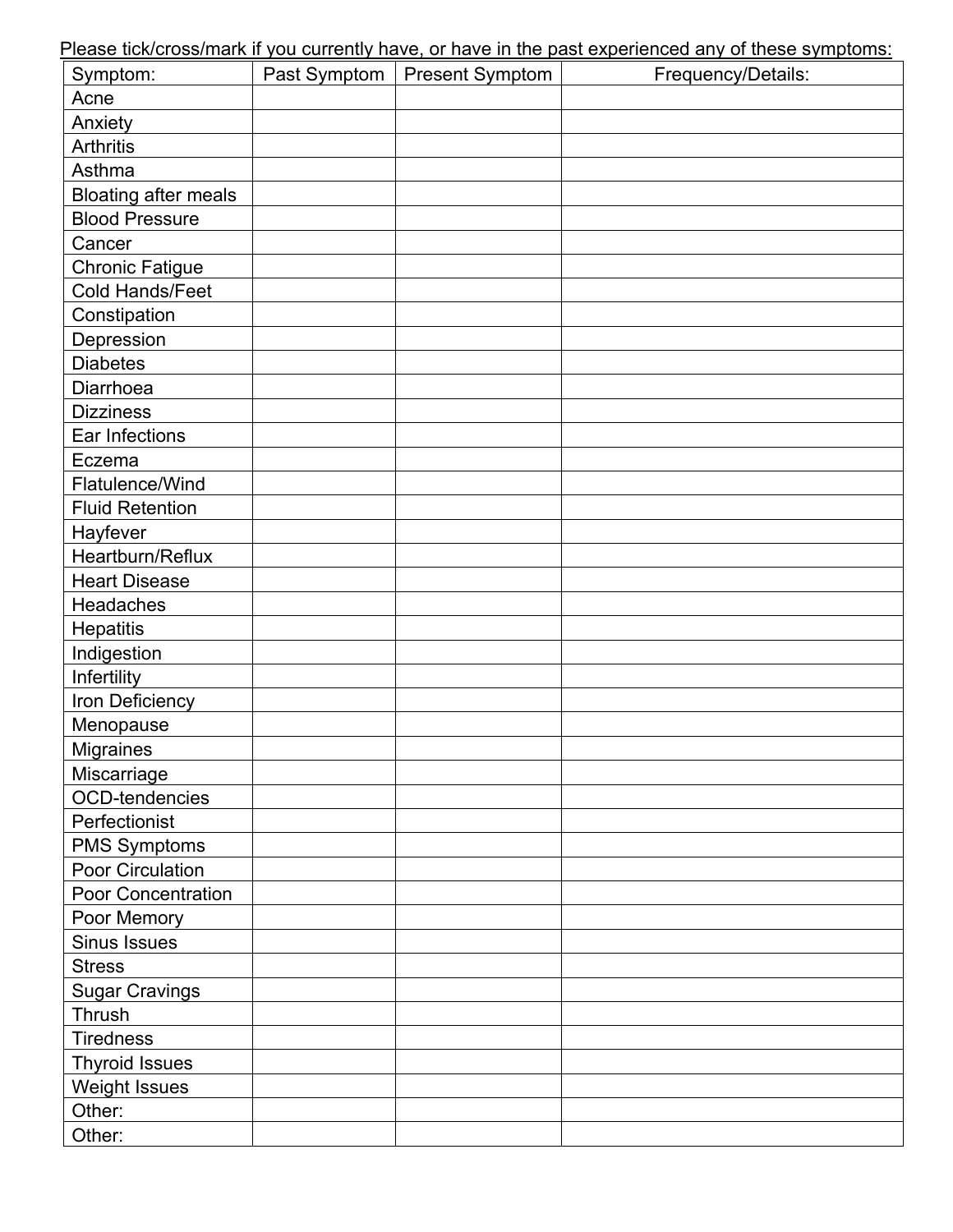This chart will be utilised to rate the severity of each current symptom; we will then re-rate each symptom within most appointments to track your improvement.

## **Instructions:**

- 1. List each Present Symptom marked on the previous page under the "Symptom List" column.
- 2. Rate each symptom in the Present Week column on a scale of 1-10 for how severe the symptom is this week (10 = symptom is severe, 1 = symptom is mild).

|                             | <b>Present</b><br>week    | Date:                    | Date:                   | Date:                     | Date:                   | Date:                    | Date:                    | Date:             |
|-----------------------------|---------------------------|--------------------------|-------------------------|---------------------------|-------------------------|--------------------------|--------------------------|-------------------|
| Symptom List: (10 = severe) | <b>Rated</b><br>$1 - 10:$ | <b>Rated</b><br>$1-10$ : | <b>Rated</b><br>$1-10:$ | <b>Rated</b><br>$1 - 10:$ | <b>Rated</b><br>$1-10:$ | <b>Rated</b><br>$1-10$ : | <b>Rated</b><br>$1-10$ : | Rated<br>$1-10$ : |
| <b>Example: Anxiety</b>     | $\boldsymbol{8}$          |                          |                         |                           |                         |                          |                          |                   |
| Stress - home environment   |                           |                          |                         |                           |                         |                          |                          |                   |
| Stress - work environment   |                           |                          |                         |                           |                         |                          |                          |                   |
| Energy levels               |                           |                          |                         |                           |                         |                          |                          |                   |
|                             |                           |                          |                         |                           |                         |                          |                          |                   |
|                             |                           |                          |                         |                           |                         |                          |                          |                   |
|                             |                           |                          |                         |                           |                         |                          |                          |                   |
|                             |                           |                          |                         |                           |                         |                          |                          |                   |
|                             |                           |                          |                         |                           |                         |                          |                          |                   |
|                             |                           |                          |                         |                           |                         |                          |                          |                   |
|                             |                           |                          |                         |                           |                         |                          |                          |                   |
|                             |                           |                          |                         |                           |                         |                          |                          |                   |
|                             |                           |                          |                         |                           |                         |                          |                          |                   |
|                             |                           |                          |                         |                           |                         |                          |                          |                   |
|                             |                           |                          |                         |                           |                         |                          |                          |                   |
|                             |                           |                          |                         |                           |                         |                          |                          |                   |
|                             |                           |                          |                         |                           |                         |                          |                          |                   |
|                             |                           |                          |                         |                           |                         |                          |                          |                   |
|                             |                           |                          |                         |                           |                         |                          |                          |                   |
|                             |                           |                          |                         |                           |                         |                          |                          |                   |
|                             |                           |                          |                         |                           |                         |                          |                          |                   |
| $(1 = poor, 10 = good)$     |                           |                          |                         |                           |                         |                          |                          |                   |
| <b>Quality of sleep</b>     |                           |                          |                         |                           |                         |                          |                          |                   |
| Energy - morning            |                           |                          |                         |                           |                         |                          |                          |                   |
| Energy - late morning       |                           |                          |                         |                           |                         |                          |                          |                   |
| Energy - early afternoon    |                           |                          |                         |                           |                         |                          |                          |                   |
| Energy - late afternoon     |                           |                          |                         |                           |                         |                          |                          |                   |
| Energy - evening            |                           |                          |                         |                           |                         |                          |                          |                   |
| Stress-coping ability       |                           |                          |                         |                           |                         |                          |                          |                   |
|                             |                           |                          |                         |                           |                         |                          |                          |                   |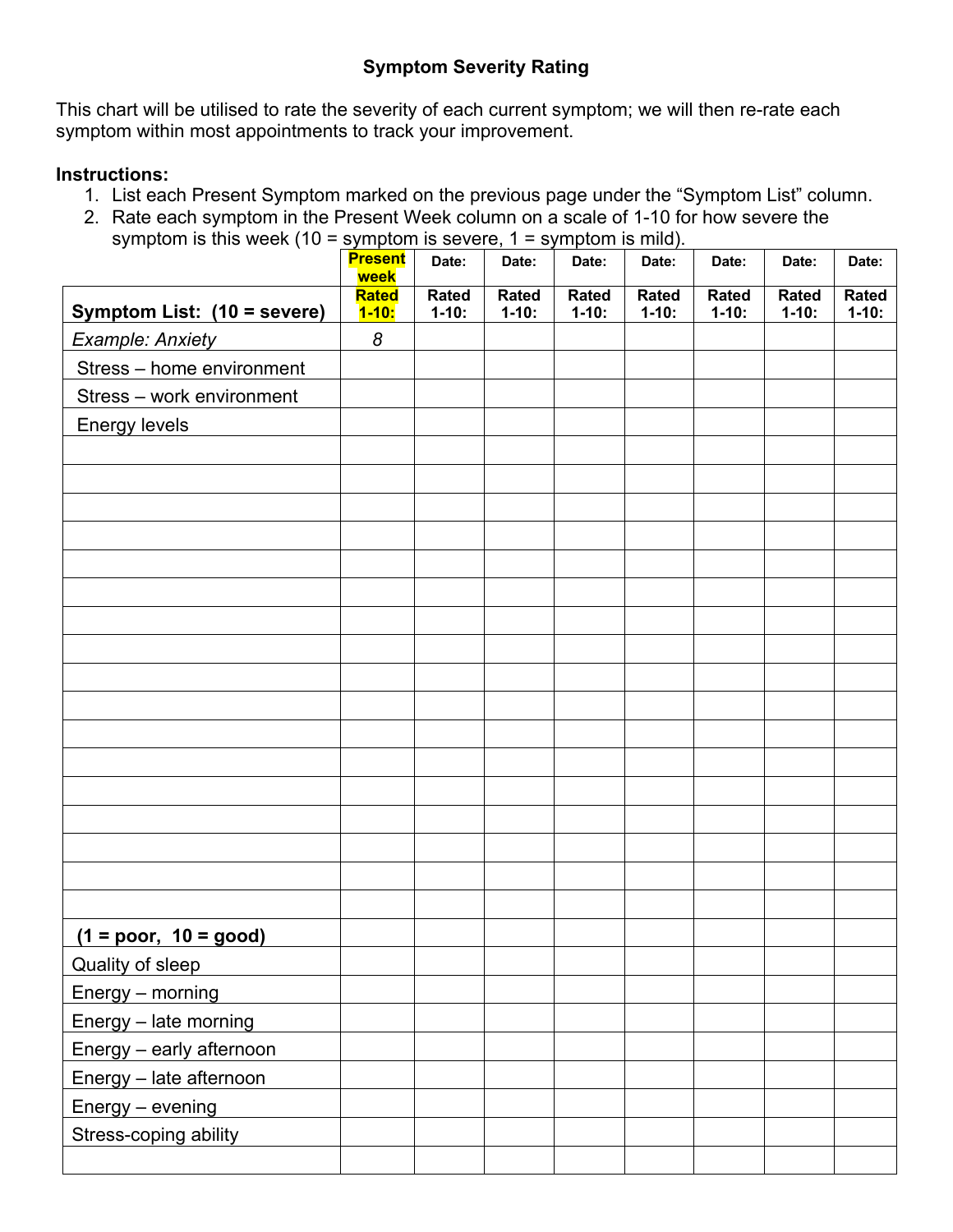## **Current Medication/s:**

| Drug/Medication: | Purpose for Taking: | Dosage: | Time of Day: | Month/Year Began: |
|------------------|---------------------|---------|--------------|-------------------|
|                  |                     |         |              |                   |
|                  |                     |         |              |                   |
|                  |                     |         |              |                   |
|                  |                     |         |              |                   |
|                  |                     |         |              |                   |
|                  |                     |         |              |                   |
|                  |                     |         |              |                   |
|                  |                     |         |              |                   |
|                  |                     |         |              |                   |

## **Current Health Supplement/s:**

| Supplement: | Purpose for Taking: | Dosage: | Time of Day: | Month/Year Began: |
|-------------|---------------------|---------|--------------|-------------------|
|             |                     |         |              |                   |
|             |                     |         |              |                   |
|             |                     |         |              |                   |
|             |                     |         |              |                   |
|             |                     |         |              |                   |
|             |                     |         |              |                   |
|             |                     |         |              |                   |
|             |                     |         |              |                   |
|             |                     |         |              |                   |
|             |                     |         |              |                   |
|             |                     |         |              |                   |
|             |                     |         |              |                   |

- *I confirm that the information I have provided is true to the best of my knowledge.*
- *I have read and understood the Appointment Policy – a minimum 48 hours' notice is required to cancel or reschedule an appointment.*
- *I understand that my practitioner, Kylie Robshaw, is a naturopath and medical herbalist, not a medical doctor.*
- *Accordingly, I understand that Kylie Robshaw is not able to diagnose or treat medical conditions, but will be able to effectively assist me with my health and wellbeing.*

Patient's Signature: Date: Date: Date:

*Please return form via email, fax or postal service at least two business days prior to your first visit.* Address: 19 Gillings Parade, Wattle Grove WA 6107. Email: reception@wellnessperth.com.au Fax: (08) 9359 1136